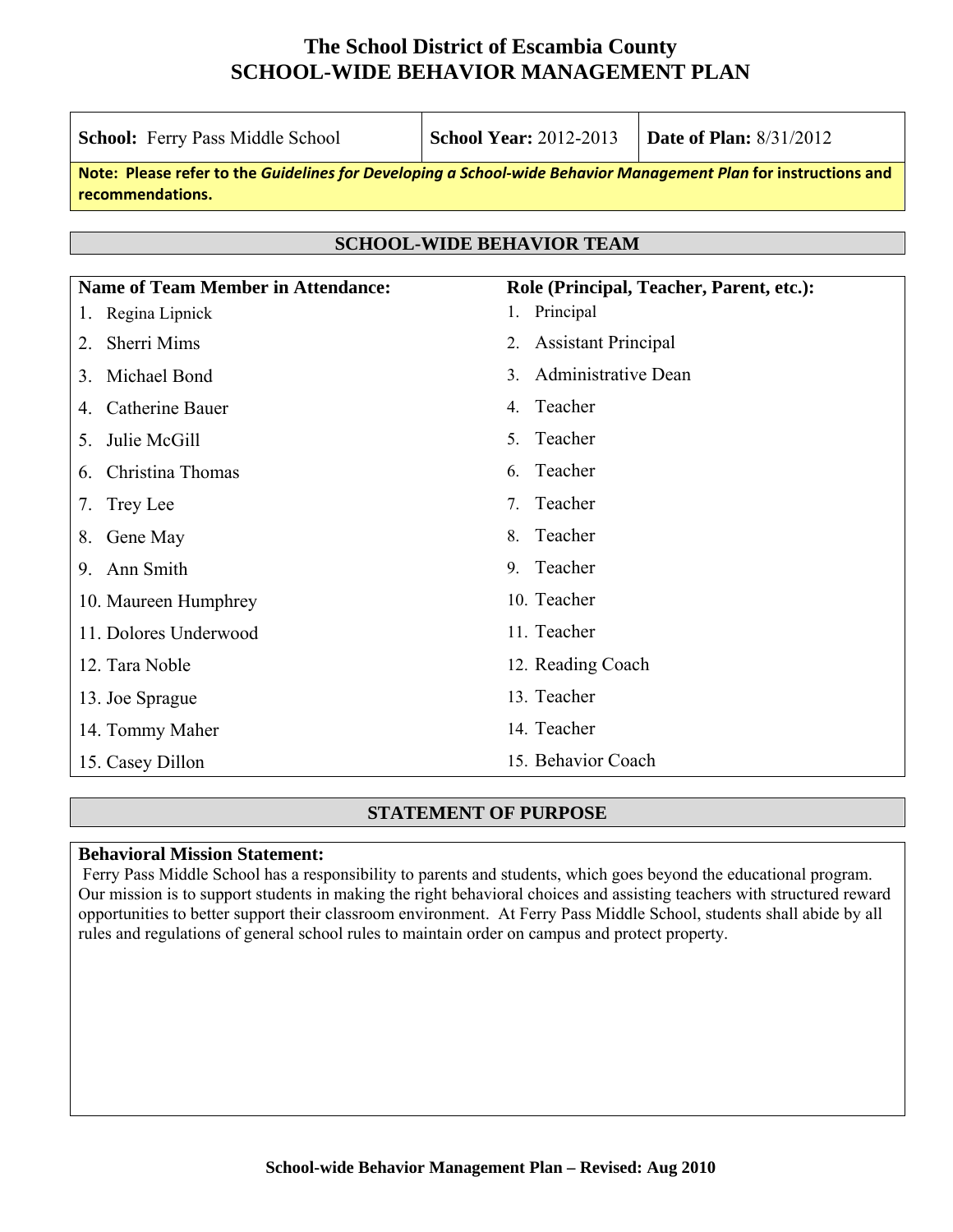## **BASELINE DATA**

## **PREVIOUS SCHOOL YEAR** 2011 - 2012

| <b>Office Discipline Referrals (ODR)</b>                                                        |       |  |  |  |
|-------------------------------------------------------------------------------------------------|-------|--|--|--|
| Number of Office Discipline<br>Referrals (ODR)                                                  | 973   |  |  |  |
| Average ODR per Student<br>$(\# ODR \div \# of students enrolled)$                              | 1 1 1 |  |  |  |
| Number of Students with ODR                                                                     | 279   |  |  |  |
| <b>Out-of-School Suspensions (OSS)</b>                                                          |       |  |  |  |
| Number of Incidents of                                                                          | 344   |  |  |  |
| Out-of-School Suspension (OSS)                                                                  |       |  |  |  |
| Average OSS per Student<br>$(\text{\#} \text{OSS} \div \text{\#} \text{ of students enrolled})$ | 0.40  |  |  |  |

| <b>In-School Suspensions (ISS)</b>    |      |  |  |  |
|---------------------------------------|------|--|--|--|
| Number of Incidents of                | 334  |  |  |  |
| In-School Suspension (ISS)            |      |  |  |  |
| Average ISS per Student               | 0.38 |  |  |  |
| (# ISS $\div$ # of students enrolled) |      |  |  |  |
| Number of Students with ISS           | 183  |  |  |  |
| <b>Attendance</b>                     |      |  |  |  |
| <b>Average Daily Attendance</b>       | 93.7 |  |  |  |
| <b>Bullying Prevention</b>            |      |  |  |  |
| Percent of Students Trained           | 100  |  |  |  |
|                                       |      |  |  |  |
| Percent of                            | 100  |  |  |  |
| <b>Staff Trained</b>                  |      |  |  |  |

## **ADDITIONAL DATA AND OUTCOMES**

**What other data or outcomes will your school use for continuous monitoring of your school-wide behavior management plan (e.g., academic data, faculty attendance, school surveys, training, ESE referrals, etc.)? The outcomes may also include various ways of analyzing school-wide behavioral data as outlined in the** *School-wide Behavioral Data Guide* **(e.g., referrals/suspensions by grade level, location, problem behavior, time of day, student, class, etc.).**

A new goal will be to reduce the number of students with repeat referrals. We will follow-up with those students and check-in on their classes and monitor their progress on the intervention card and with their individual teachers.

The top types of problem behaviors that resulted in referrals were: 1) Disruption-minor 2) Bus Rules Violation 3) Disrespect 4) Defiance 5) Abusive Behavior (Hitting/Shoving) We want to address those areas specifically on CCTV in the mornings and track the data each nine weeks.

In addition, to measure the success of our Eagle Coupon Incentive Program, we will track the number of coupons collected each 9 weeks and reward the teachers who are giving out the most coupons.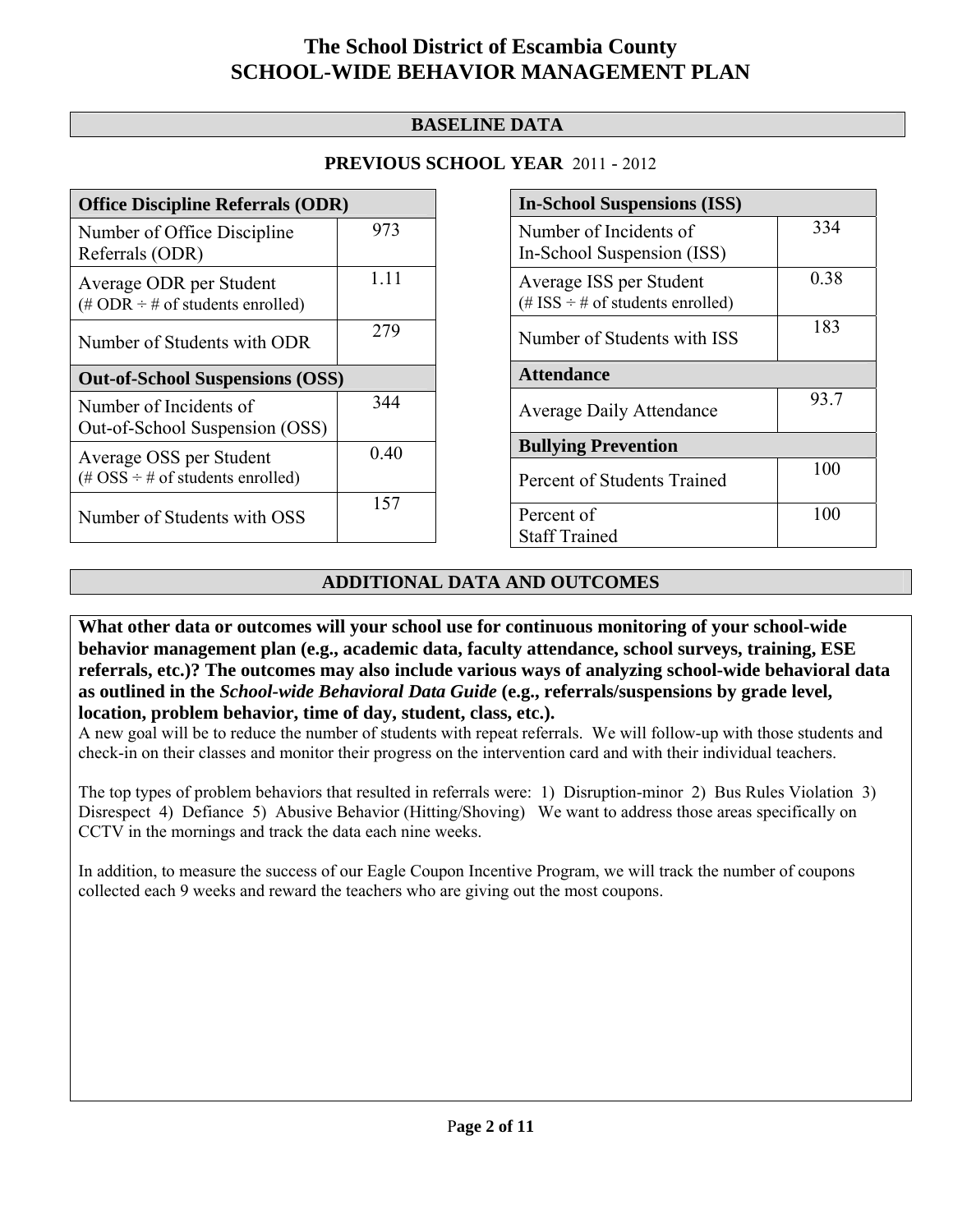# **SCHOOL-WIDE BEHAVIORAL GOALS**

|    | 1. Out-of-school suspension                                                   |
|----|-------------------------------------------------------------------------------|
|    | Reduce the number of students with OSS by 10%                                 |
|    | 2011-2012-157<br>$\circ$                                                      |
|    | 2010-2011-193<br>$\circ$                                                      |
|    | 2009-2010-191<br>$\circ$                                                      |
|    | 2008-2009-219<br>$\circ$                                                      |
|    |                                                                               |
|    | 2. Attendance                                                                 |
|    | Increase average daily attendance by 0.5%.                                    |
|    | 2011-2012-93.7%<br>$\circ$                                                    |
|    | 2010-2011-93.6%<br>$\circ$                                                    |
|    | 2009-2010-92.9%                                                               |
|    | $\circ$                                                                       |
|    | 2008-2009-93.0%<br>$\circ$                                                    |
| 3. | <b>Bullying</b>                                                               |
|    | 100% of students and teachers will be trained on bullying prevention.         |
|    |                                                                               |
|    |                                                                               |
|    |                                                                               |
|    |                                                                               |
|    | 4. Office Discipline Referrals                                                |
|    | Reduce the number of overall referrals by 10%.                                |
|    | 2011-2012-978<br>$\circ$                                                      |
|    | 2010-2011-1,175<br>$\circ$                                                    |
|    | 2009-2010-1,733<br>$\circ$                                                    |
|    | 2008-2009-1,703<br>$\circ$                                                    |
|    |                                                                               |
|    | 5. Other                                                                      |
|    | Reduce the number of students who receive multiple referrals and suspensions. |
|    | 2011-2012-978<br>$\circ$                                                      |
|    |                                                                               |
|    |                                                                               |
|    |                                                                               |
|    |                                                                               |
|    |                                                                               |
|    | 6. Other                                                                      |
|    |                                                                               |
|    |                                                                               |
|    |                                                                               |
|    |                                                                               |
|    |                                                                               |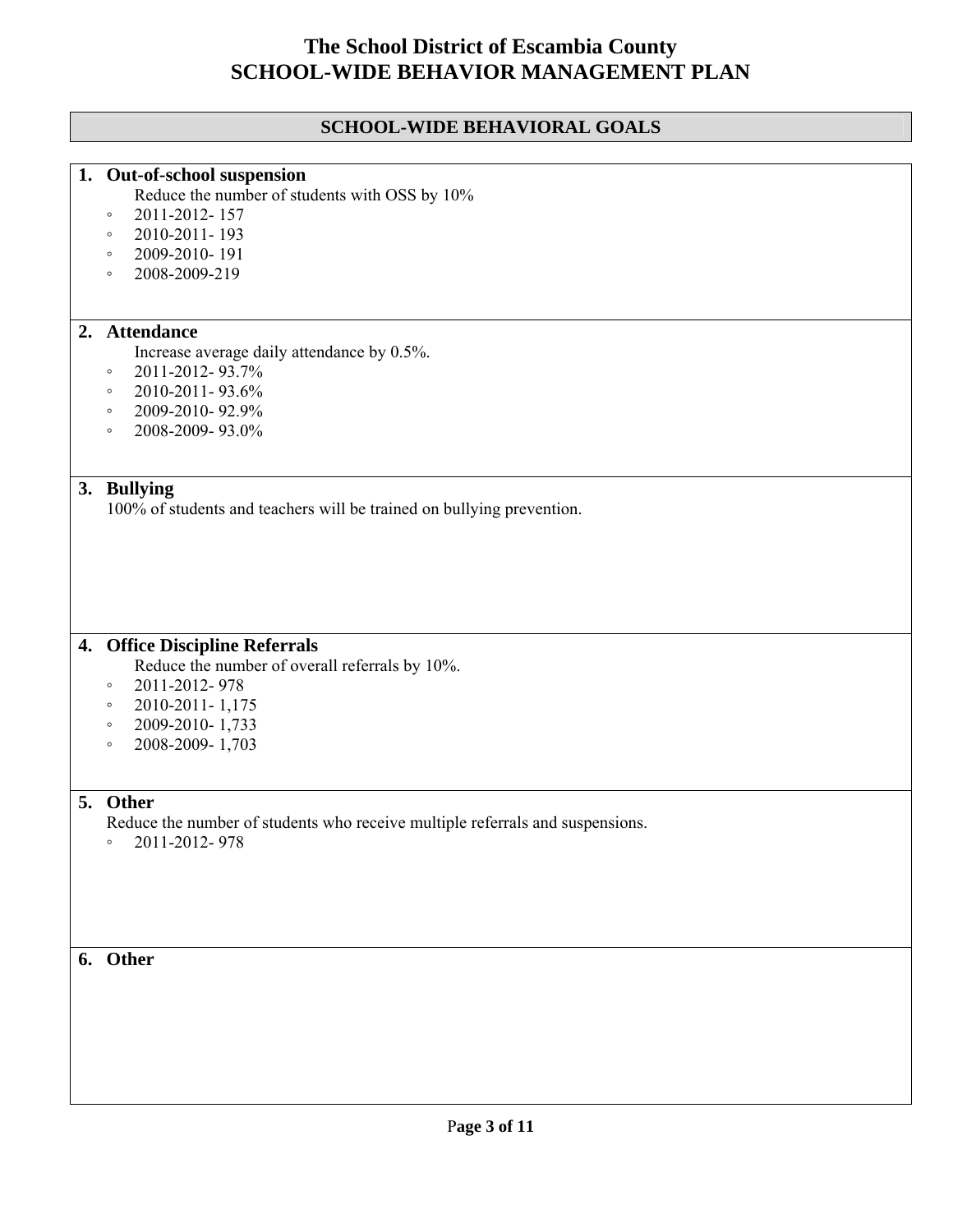## **PROGRESS MONITORING**

#### **Your school-wide behavior team should meet to review data and discuss concerns or revisions to your school-wide behavior management plan once a month and complete progress monitoring forms quarterly. Describe when you plan to meet (days, location, and time) throughout the school year.**  1<sup>st</sup> Meeting - Introduction, August 16, 2012

2nd Meeting - Review 1<sup>st</sup> 9 weeks data - October 19, 2012

 $3<sup>rd</sup> Meeting - Review 2<sup>nd</sup> 9 week data - January 7, 2013$ 

 $4<sup>th</sup>$  Meeting - Review  $3<sup>rd</sup>$  9 week data - March 29, 2013

5<sup>th</sup> Meeting - Review 4<sup>th</sup> 9 week data, Review year and plan for 2013-2014

**Describe the procedures that your school will use to collect, summarize, and analyze the behavioral data prior to team meetings. Procedures are required for entering the information into the database, summarizing the data, and developing graphs using the** *School-wide Behavioral Data Guide***.** 

We have collected data from the past four years. Our data clerk prints reports which give us types of behavior exhibited on the referrals. We will also utilize the information to collect demographics of the individuals who are receiving referrals and suspensions and develop programs to deter the behavior. We also meet with teachers writing high number of referrals. We will use the past information to determine areas of focus and types of behaviors that need to be corrected and utilize current data and trends to formulate our future plans within the Behavior Leadership Team.

#### **How will your school document the school-wide behavior team meetings?**

BLT will take minutes of our meetings and share them through email with the entire faculty. We also have an open invitation for any faculty to join our meetings and will advertise in advance of these dates and times.

### **Describe how your school-wide behavior team will share the data and outcomes with your faculty, staff, and other stakeholders?**

BLT will meet at the end of each nine weeks to review data. We will share the data and progress at the end of each nine weeks with all of our faculty and staff, including bus drivers and cafeteria workers.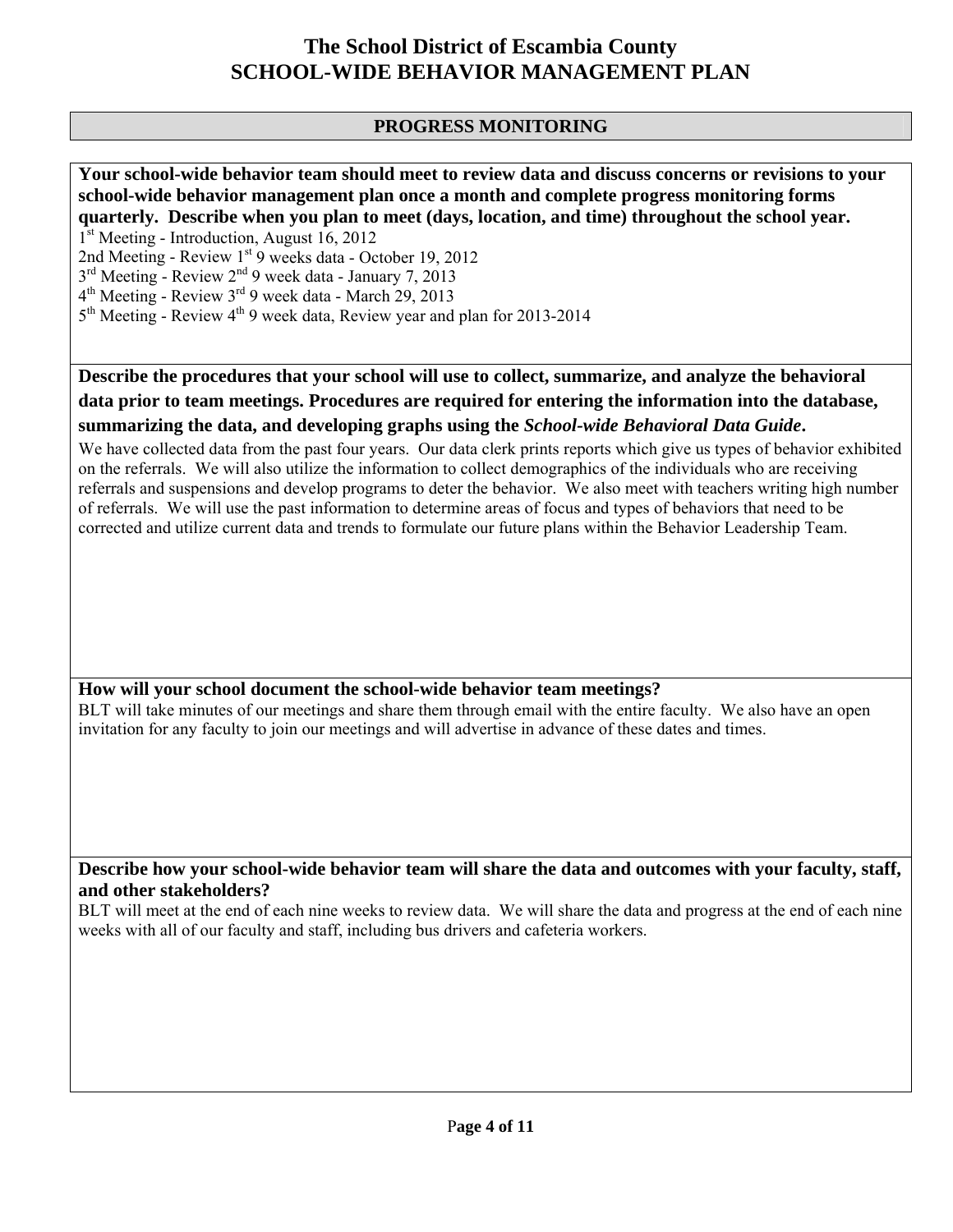## **SCHOOL EXPECTATIONS AND RULES**

**List 3 – 5 school-wide expectations** Eager to Learn Always Safe Give Respect

Expect Success Loyal and Responsible

| Rules/<br><b>Expectations:</b> | <b>Setting:</b><br>Cafeteria                                                                                                              | <b>Setting:</b><br>Hallway                                                      | <b>Setting:</b><br>Classroom                                                                                 | <b>Setting:</b><br>Dismissal                                                          |
|--------------------------------|-------------------------------------------------------------------------------------------------------------------------------------------|---------------------------------------------------------------------------------|--------------------------------------------------------------------------------------------------------------|---------------------------------------------------------------------------------------|
| Eager to Learn                 | Follow the rules and<br>make healthy choices                                                                                              | Be alert to your<br>environment                                                 | Be on time with<br>appropriate materials<br>and assignments.<br>Be prepared for bell to<br>bell instruction. | Be prepared to leave.<br>Plan to be successful<br>for the next school day.            |
| Always Safe                    | Walk to and from<br>lunch. Form a single<br>file line (no cutting).<br>There will be no more<br>than 10 students in the<br>interior line. | Stay to the right.<br>Always walk.<br>Use low tone of voice.                    | Keep hands, feet, and<br>objects to yourself.<br>Use materials<br>appropriately.                             | Walk in single file line<br>with the teacher.<br>Leave campus properly.               |
| Give Respect                   | Keep hands, feet, and<br>objects to self.<br>Use quiet voices.<br>Clean up your area.                                                     | Keep hands, feet, and<br>objects to self.<br>Move directly to class.            | Follow all rules and<br>adult instructions.<br>Be honest and<br>trustworthy.                                 | Follow directions of<br>adults<br>Be where you are<br>supposed to be and on<br>time.  |
| <b>Expect Success</b>          | Finish lunch and clean<br>up on time.                                                                                                     | Arrive to class on time<br>and prepared to<br>participate and learn.            | Accept responsibility<br>for your own actions.<br>Complete assignments<br>on time.                           | Arrive home safe.                                                                     |
| Loyal and<br>Responsible       | Follow adult directions.<br>Pick up after yourself.                                                                                       | Follow rules and adult<br>instruction.<br>Move directly from<br>class to class. | Follow all rules and<br>adult instructions<br>Be honest and<br>trustworthy.                                  | Follow directions of<br>adults.<br>Be where you are<br>supposed to be and on<br>time. |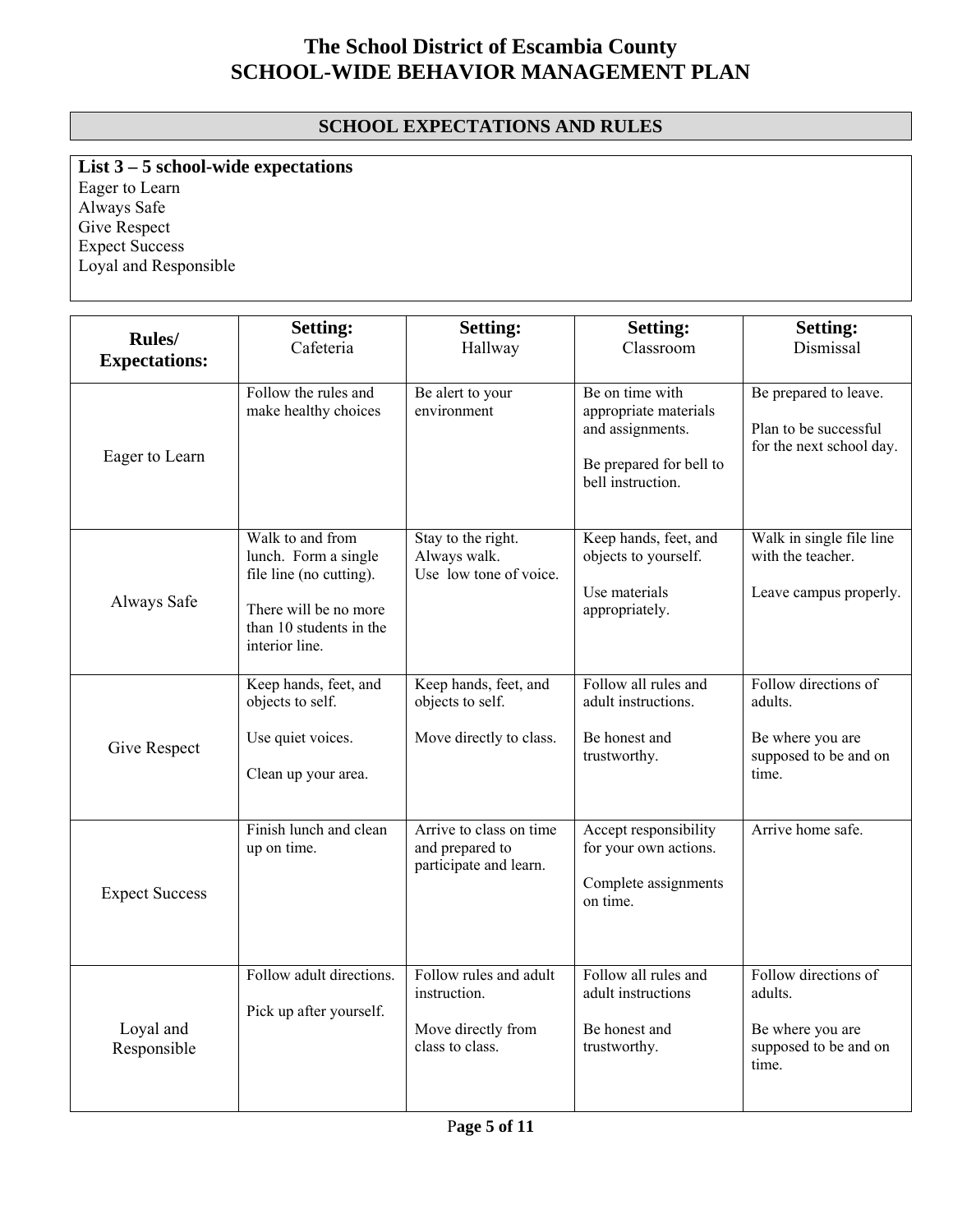### **TEACHING EXPECTATIONS AND RULES**

**How will your school introduce the school-wide expectations and rules to all of your students and staff?**  During staff training, the BLT Team presented its goals and objectives to the entire faculty. The 1st week of school, the BLT summarized for all faculty and ESP's.

ALL students received a copy of the Eagle Expectations and a copy was placed in each of their folders. In addition, EVERY teacher covered the BLT plan with their students during their SOAR class.

## **During the school year, what activities will your school implement to encourage on-going direct instruction of the school-wide expectations and rules? How will your school embed the expectations and rules into the daily curriculum?**

 Through our SOAR lessons that are shown during our SOAR time, we will show a BLT powerpoint every six weeks to reinforce the expectations and rules. The BLT team also implemented three rewards programs to encourage good behavior. The first program will recognize students for good deeds through an Eagle Coupon redemption program. Once a teacher recognizes a student for doing a good deed, that student is given an Eagle Coupon. Eagle Coupon are redeemed in the media center for special incentives including educational supplies. At the end of each nine weeks, individual teams within each grade will reward their students with zero referrals and also reward their students in a separate celebration for those achieving academically

#### **How often will you plan to provide refresher training on expectations and rules to staff and students in your school? How will you orient and teach new students who arrive mid-year?**  For new students who come in, they will be able to see on CCTV and during SOAR time a BLT powerpoint that encompasses all aspects of the plan and incentive programs. This will educate new students as well as refresh the others.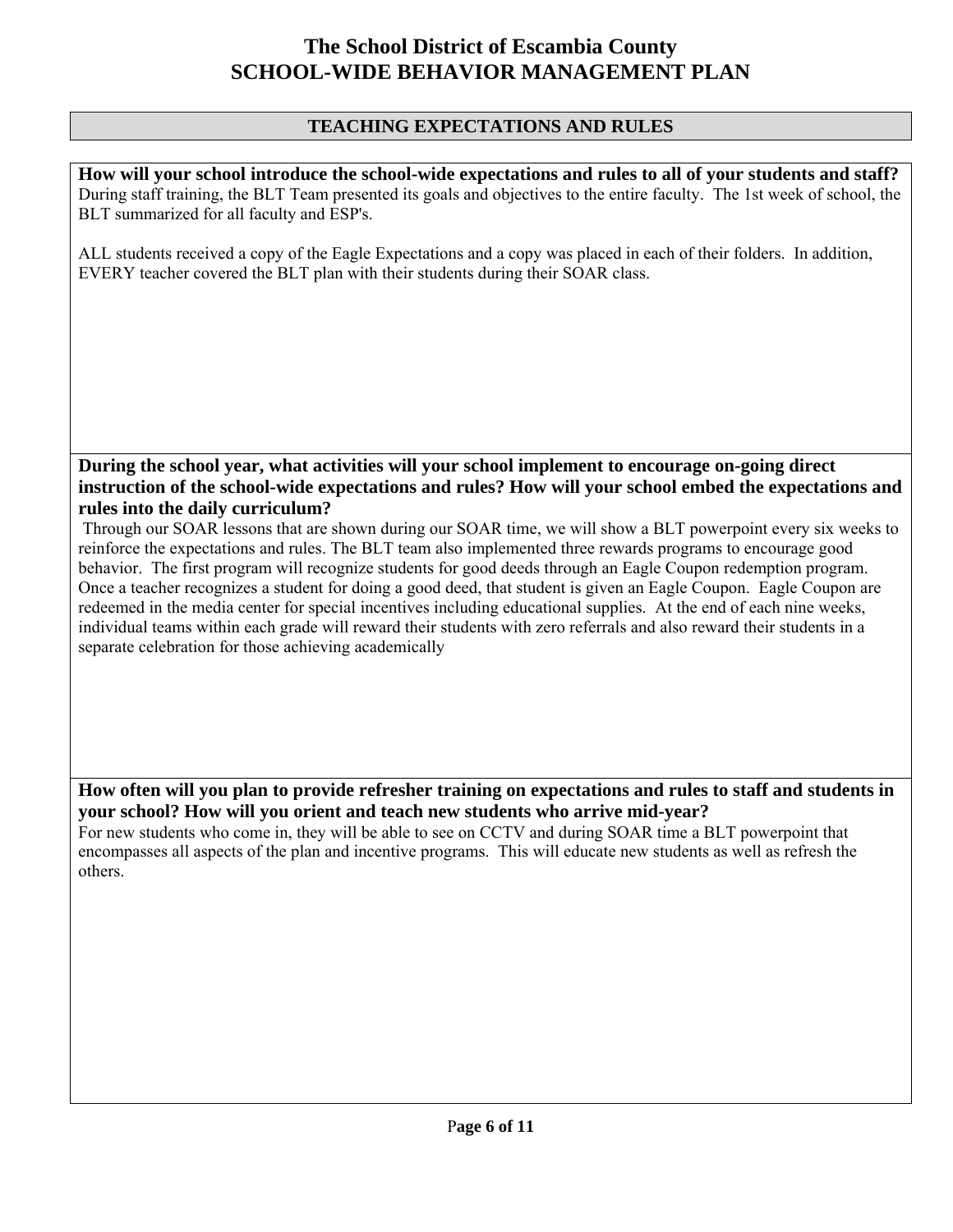### **REWARD/RECOGNITION PROGRAM**

#### **What type of reward system will you use?**

We will have three reward systems.

1) School-wide Behavior Management Plan - The first program will recognize students for good deeds through an Eagle Coupon redemption program. Once a teacher recognizes a student for doing a good deed, that student is given an Eagle Coupons. Eagle Coupons are redeemed weekly in the cafeteria for special incentives including educational supplies

2) Cafeteria Behavior and Cleanliness Plan - On Fridays, if an individual lunch group (A - E) has been recognized by the administrator in charge for being well-behaved and leaving the cafeteria clean, that lunch group may open seating.

3) Celebrate Success – End of 9 weeks Recognition (Academic and Behavior) - At the end of each nine weeks, individual teams within each grade will reward their students with zero referrals and also reward their students in a separate celebration for those achieving academically.

#### **Describe the behaviors for which you will reward or recognize students.**

For the School-wide Behavior Management Plan, we will recognize students for exhibiting positive behavior, showing respect, helping others, and following expected behaviors and procedures around school. The students will be rewarded Eagle Coupons by teachers when a teacher sees the student performing a good deed. The goal is to focus on the students that are "unmotivated" or "behavior problems.

For the Cafeteria Behavior and Cleanliness Plan, we will recognize entire lunch groups who keep the cafeteria clean and are well behaved. Their incentives will open seating on Fridays.

For the Celebrate Success program, we will recognize students who have zero referrals each nine weeks. In addition, those students who are A/B Honor Roll or have showed remarkable improvement will be honored with a celebration at the end of each nine weeks.

#### **How will you implement the reward system?**

We will educate the students on the three types of rewards systems through powerpoint presentations that are played on CCTV and during SOAR time.

1) School-wide Behavior Management Plan - The first program will recognize students for good deeds through an Eagle Coupons redemption program. Once a teacher recognizes a student for doing a good deed, that student is given an Eagle Coupons. Eagle Coupons are redeemed weekly in the cafeteria for special incentives including educational supplies

2) Cafeteria Behavior and Cleanliness Plan - On Fridays, if an individual lunch group (A - E) has been recognized by the administrator in charge for being well-behaved and leaving the cafeteria clean, that lunch group may earn music and open seating.

3) Celebrate Success – End of 9 weeks Recognition (Academic and Behavior) - At the end of each nine weeks, individual teams within each grade will reward their students with zero referrals and also reward their students in a separate celebration for those achieving academically.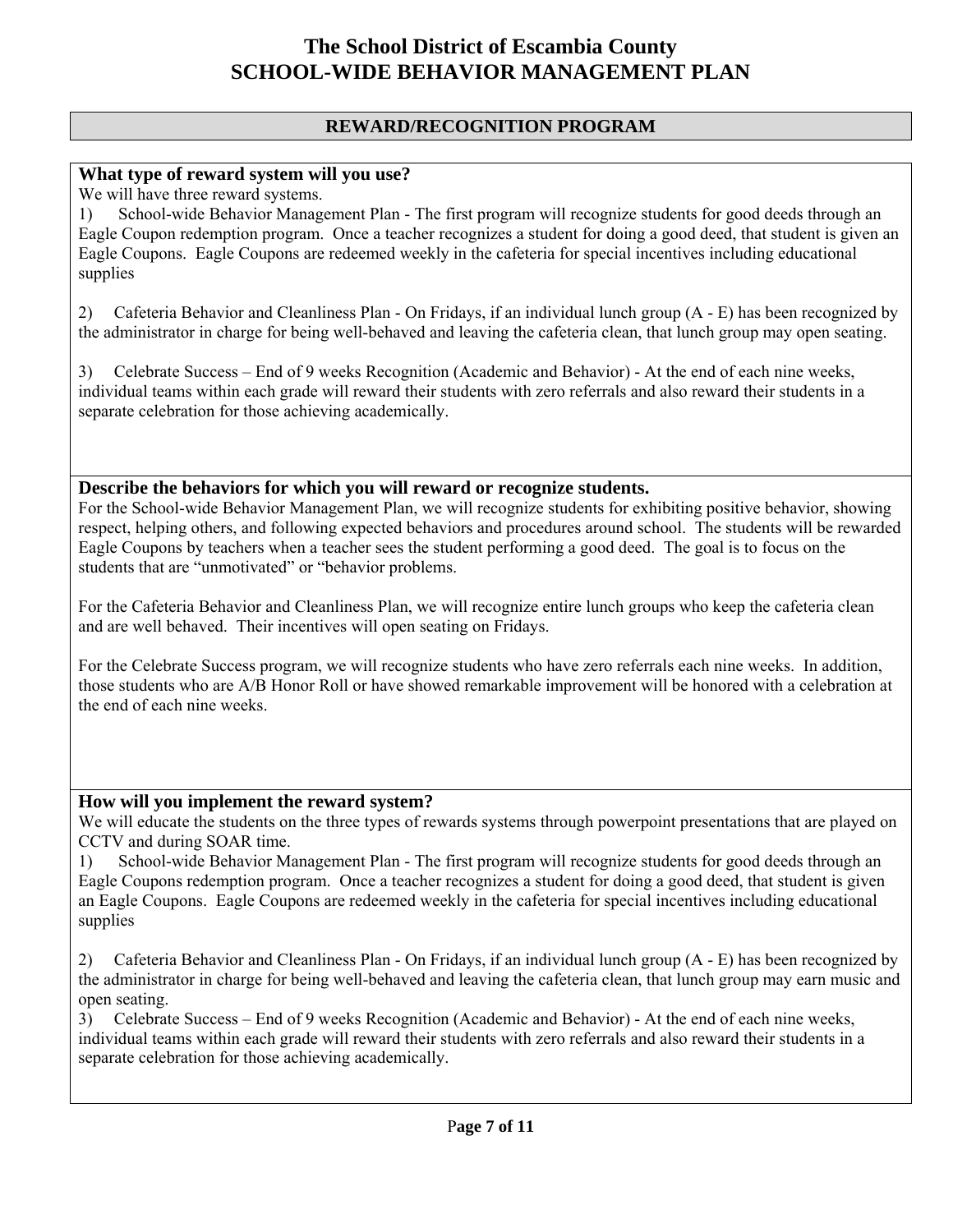### **DISCIPLINARY PROCEDURES**

**Explain the discipline process at your school. Differentiate between minor and major behavior incidents and describe the process for documenting and addressing both types of incidents.** 

 1st Offense: Teacher gives student a verbal warning 2nd Offense: Teacher conference with the student 3rd Offense: Teacher makes contact with parent via telephone, face-to-face or home visit 4th Offense: Team conference about student, team consequence (if applicable), and parent contact via telephone, face-to-face or home visit 5th Offense: Discipline Referral

All discipline handled by each teacher is kept on a shared drive in which students have individual documents, so a students's behavior history is tracked each year. The dean has access to this to see what the students have been doing and what steps the teacher has taken to remedy the situation.

Documentation will be completed for all incidents. The administrative dean will follow the adjudication guide for determining minor/major behavior incidents.

### **What intervention strategies will your school use to prevent behavior that results in discipline referrals and out-of-school suspensions?**

BLT hopes that teachers will be consistent on enforcing the expeced behaviors through the various BLT presentations. If all teachers follow the expected steps for each minor offense, BLT hopes that the interventions will be successful before a referral is written.

We also have ISS in place to handle students with minor incidents.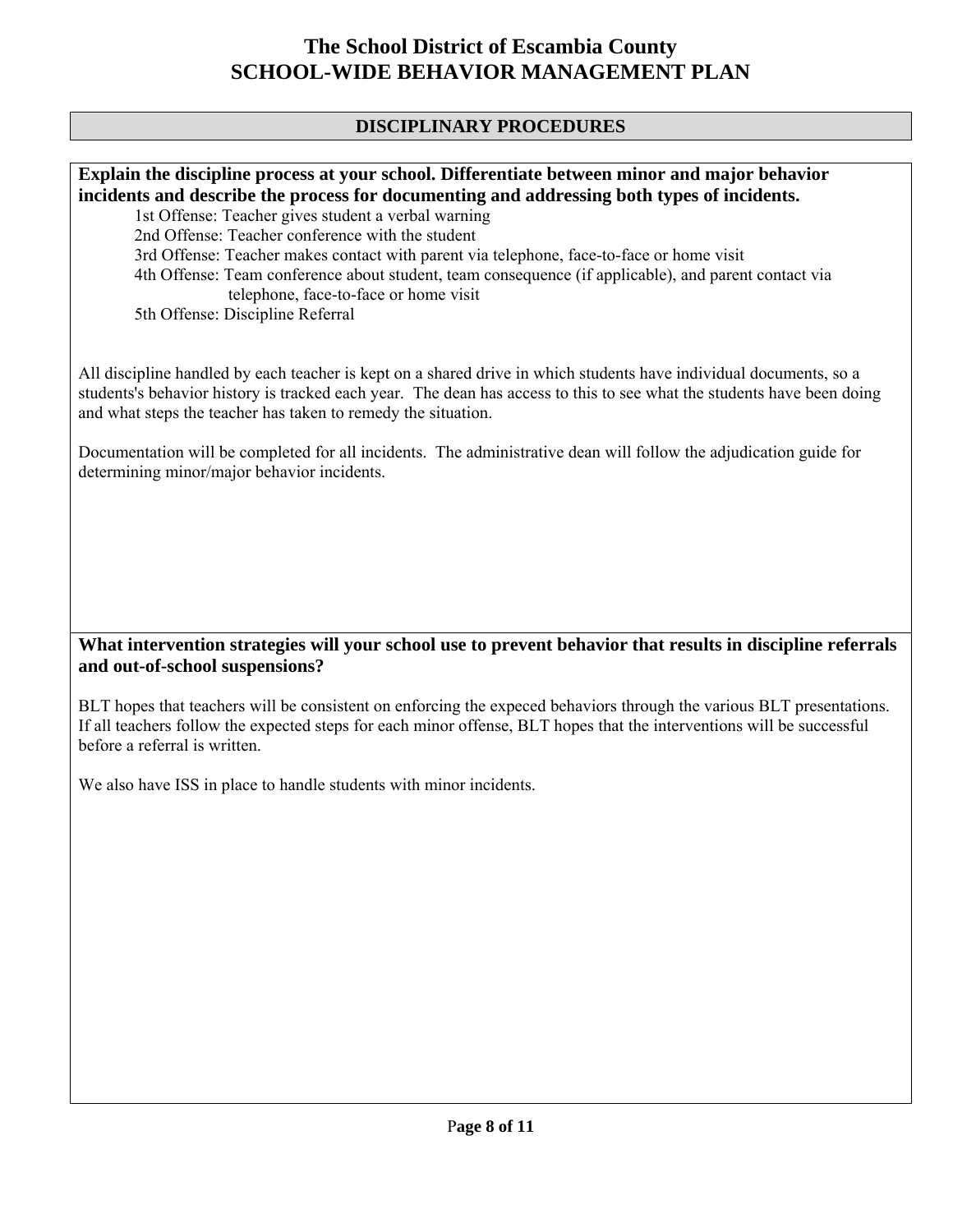### **DISCIPLINARY PROCEDURES (continued)**

#### **What are the consequences or disciplinary actions that are used in your school?**

Consequences are outlined in the Adjudication Guide. The Administrative Dean will use those guidelines in determinging consequencer or disciplinary action.

## **For Middle or High Schools:**

#### **How do the adjudication guidelines complement your disciplinary procedures?**

The adjudication guidelines are in line with out disciplinary procedures. The goal at FPMS is to reduce referrals, reduce OSS incidents, and increase attendance. We will also educate 100% of our students on bullying.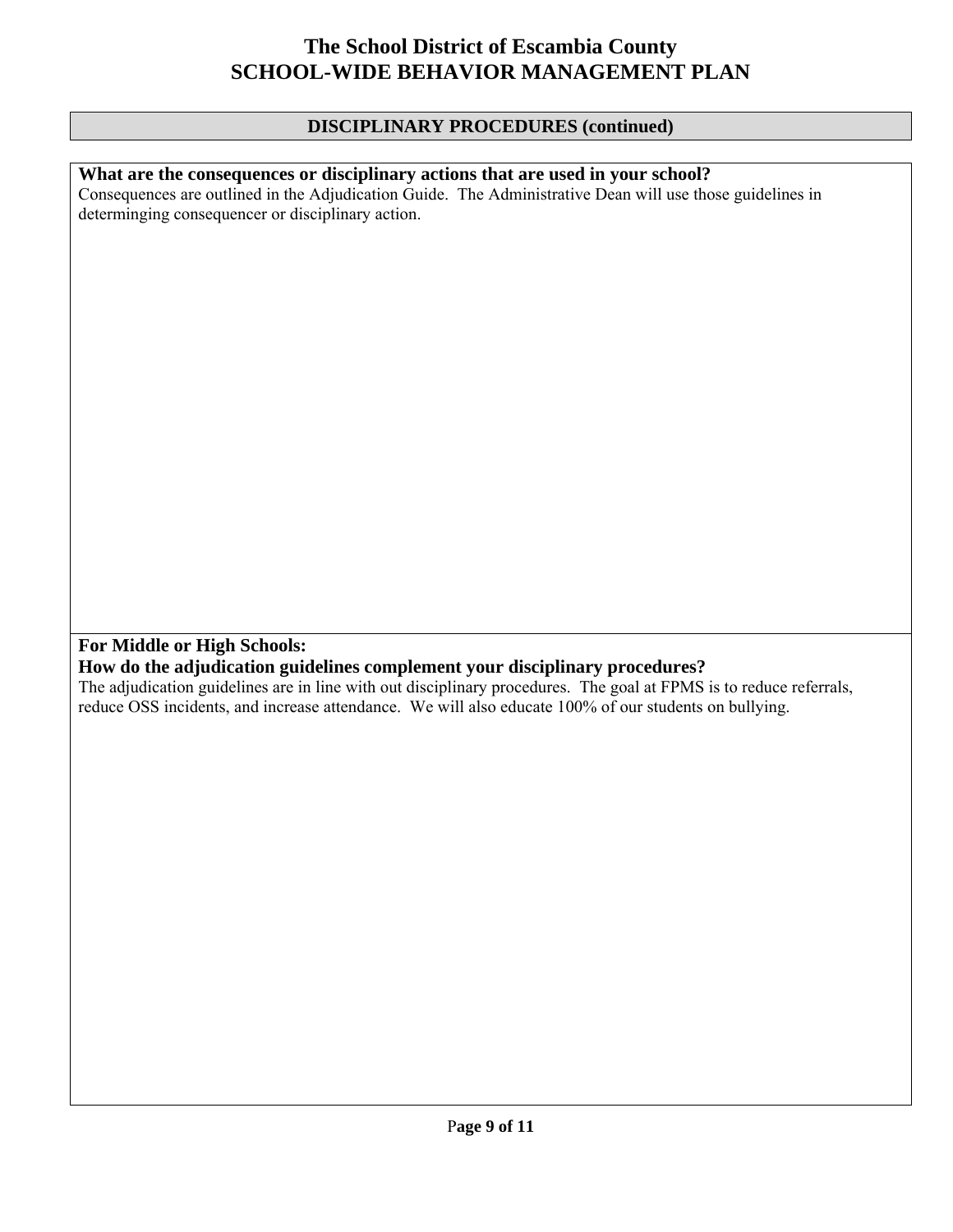# **TRAINING AND IMPLEMENTATION**

| Describe any training needs, material needs, and/or environmental arrangements necessary to                                |
|----------------------------------------------------------------------------------------------------------------------------|
| implement your school-wide behavior management plan.                                                                       |
|                                                                                                                            |
| BLT will use the school fundraising program to supply and stock reward cart. BLT training needs will be provided           |
| depending on requests and data of school discipline referrals.                                                             |
|                                                                                                                            |
|                                                                                                                            |
|                                                                                                                            |
|                                                                                                                            |
|                                                                                                                            |
|                                                                                                                            |
|                                                                                                                            |
|                                                                                                                            |
|                                                                                                                            |
|                                                                                                                            |
|                                                                                                                            |
|                                                                                                                            |
|                                                                                                                            |
| Describe how your school will train all faculty and staff on your school-wide behavior management                          |
| plan. How will you orient and teach new faculty and staff who arrive mid-year?                                             |
| BLT will meet with all faculty and staff during pre-school training. We will also have every faculty/staff show a          |
|                                                                                                                            |
| presentation on BLT to each of their classes the 1st week of school. We will continually show information on CCTV          |
| and during SOAR lessons. For any new faculty/staff that start after the school-year has started, a member of BLT will      |
| sit down with the new faculty member and go through the BLT plan.                                                          |
|                                                                                                                            |
|                                                                                                                            |
|                                                                                                                            |
|                                                                                                                            |
|                                                                                                                            |
|                                                                                                                            |
|                                                                                                                            |
|                                                                                                                            |
|                                                                                                                            |
|                                                                                                                            |
|                                                                                                                            |
| What school-wide routines and procedures will be implemented by all faculty and staff to facilitate                        |
| your school-wide behavior management plan?                                                                                 |
| BLT has put into place an expected procedure for certain areas on campus.                                                  |
|                                                                                                                            |
| The areas of emphasis are:                                                                                                 |
| Cafeteria                                                                                                                  |
| Classrooms                                                                                                                 |
| Restrooms                                                                                                                  |
| Hallway                                                                                                                    |
| Dismissal                                                                                                                  |
|                                                                                                                            |
| If all teachers are consistent and follow the printed rules which are posted in all hallways, restrooms, cafeteria, and in |
| each classroom, then the students will fully understand the expectations and procedures.                                   |
|                                                                                                                            |
|                                                                                                                            |
|                                                                                                                            |